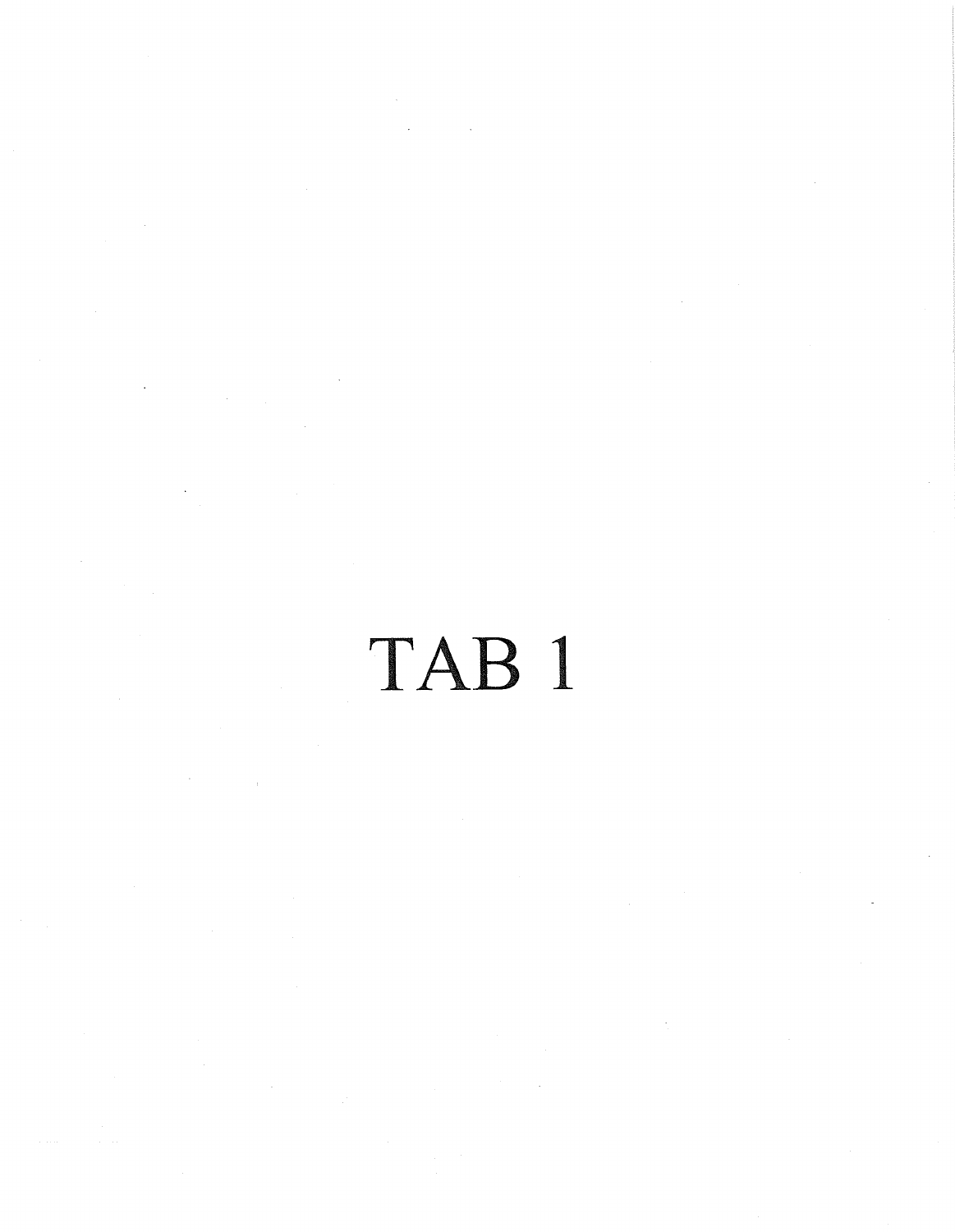## POINT PAPER FY 2009 Health Insurance Renewal

## PROBLEM

Rising insurance costs and the dependant care subsidy amounts should be reviewed annually to determine if plan changes are necessary

## **BACKGROUND:**

Staff will review the proposed renewal for health insurance and discuss the dependant care subsidy amounts. The following documents will be discussed:

Attachment 1- Health Insurance Renewal assuming no plan changes and current employee census data

Attachment 2- Budget amounts for health insurance and premiums collected for dependant care and retirees

Attachment 3- Dependant Care subsidy amounts.

Staff will review the attachments with Commission and determine if any changes should be made We are still waiting on Mike Towns to provide another option which includes some minor plan changes to our current plan. We are optimistic that the minor changes will reduce the overall cost to the City. However, at the time of agenda publication, this option is not available. Staff will forward you the information as soon as it is received and it will be discussed on Monday

## ALTERNATIVES

- 1. Make no changes to the health insurance plan.
- 2 Impiement changes as presented to the health insurance plan

## RECOMMENDATION

Commission and staff to discuss alternatives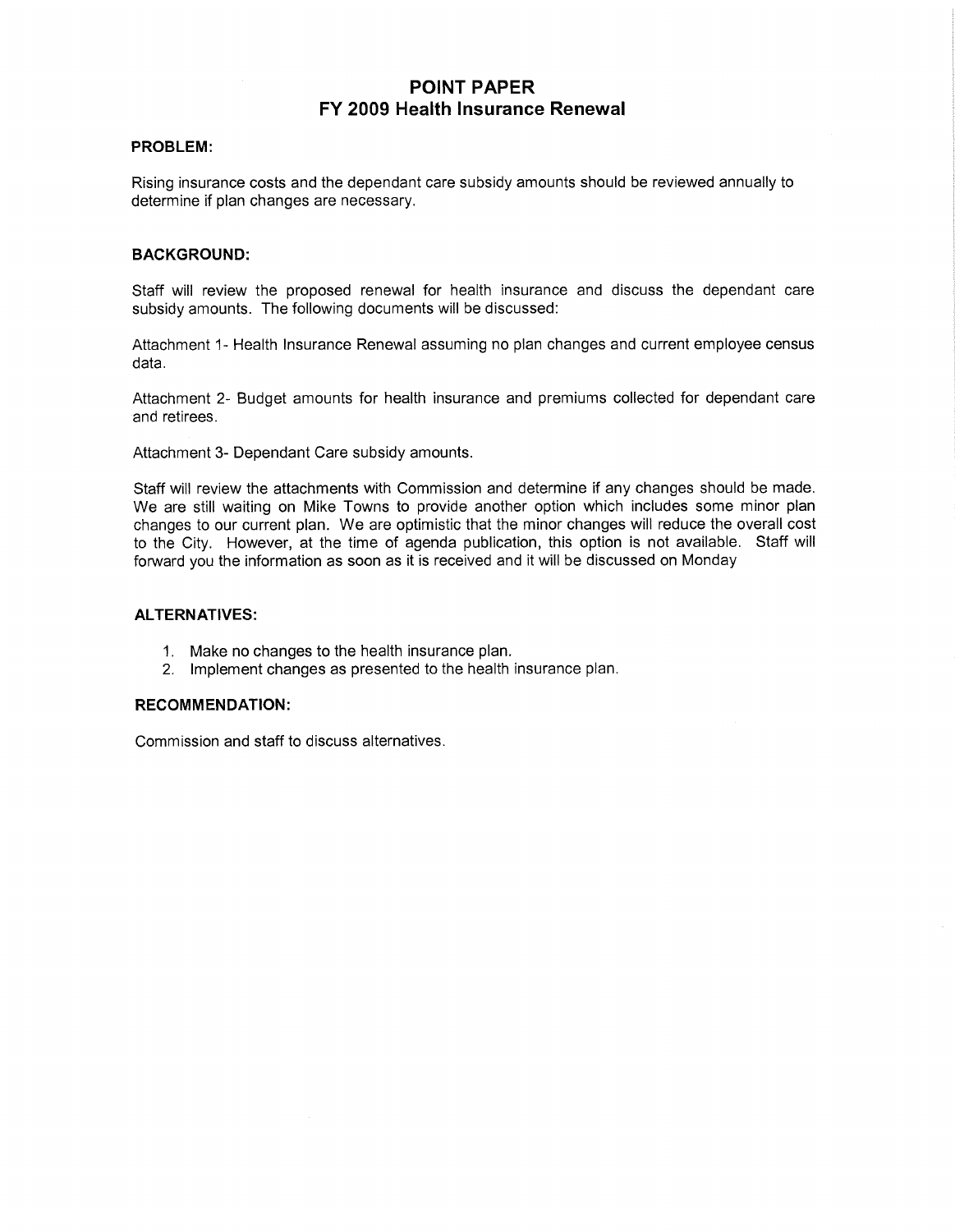# Health Insurance Renewal (No Change in Coverage)

| 1,148.39<br>€,                  | 1,092.00           | ക  | Employee + Dependent             |
|---------------------------------|--------------------|----|----------------------------------|
| 505.70<br>S,                    | 436.00             | ↔  | Employee Only                    |
|                                 |                    |    | Attachment                       |
|                                 |                    |    |                                  |
| 184.63<br>G,                    | 289.65             | G. | Specific Premium (Employee+Dep)  |
| 81.31<br>ť                      | 103.08             | ↔  | Specific Premium (Employee Only) |
| 6.82                            | 14.33              |    | Aggregate Premium                |
|                                 |                    |    |                                  |
| 32.90<br>H,                     | 34.25              |    |                                  |
| $\Theta$                        | 1.35               | မာ | Run-In                           |
| 2.15<br>$\boldsymbol{\varphi}$  | 2.15               | မာ | Dental                           |
|                                 |                    |    |                                  |
| 2.50<br>ക                       | 2.50               | ക  | Utilization Management           |
| 6.00<br>ക                       | $\frac{8}{3}$      | မာ | Broker Fee                       |
| $\frac{8}{6}$                   | $6.00 \frac{1}{2}$ | £٩ | Wrap Fee                         |
| 16.25<br>$\boldsymbol{\varphi}$ | 16.25              | G, | Medical Plan Admin               |
|                                 |                    |    | Admin Rates (Fixed)              |
| 200S                            | 2008               |    |                                  |

|                          | 2008 Cost/Mo. | 2009 Cost/Mo.  | Annual Cost/per employee |  |
|--------------------------|---------------|----------------|--------------------------|--|
| Employee                 | 587.66        | 626.73         | 7,520.76                 |  |
| Employee +Dependant      | 1,430.23      | 1,372.74       | 16,472.88                |  |
|                          | Number of     |                |                          |  |
| <b>Total Fixed Costs</b> | Employees     | per/mo.        | perlyr                   |  |
| Employee Only            | 103           | 12,466.09      | 149,593.08               |  |
| Employee + Dependent     | 33            | 7,403.55       | 88,842.60                |  |
| Retirees Only Coverage   | $\infty$      | 968.24         | 11,618.88                |  |
|                          | 144<br>1      | $20,837.88$ \$ | 250,054.56               |  |
| Variable Costs           |               |                |                          |  |
| Employee Only            | 103           | 52,087         | 625,045                  |  |
| Employee + Dependent     | 33            | 37,897         | 454,762                  |  |
| Retirees Only Coverage   | $\infty$      | 4.046          | 48,547                   |  |
|                          | 44<br>4       | 94.030\$       | .128.355                 |  |

## **Census Data**

|                         | l# of Employees |
|-------------------------|-----------------|
| Employee Only Coverage  | 103             |
| Employee plus Dependant | 33              |
| Retirees Only Coverage  |                 |
|                         |                 |

| Dependent Care Deta | # of Employees |
|---------------------|----------------|
| Employee +Spouse    |                |
| Employee+Child      |                |
| Employee+Family     |                |
|                     | ్ల             |

 $44402mm+$ 

1,378,409 1,240,568

 $\frac{\text{Max Exposure}}{\text{Expected } (90\%)}$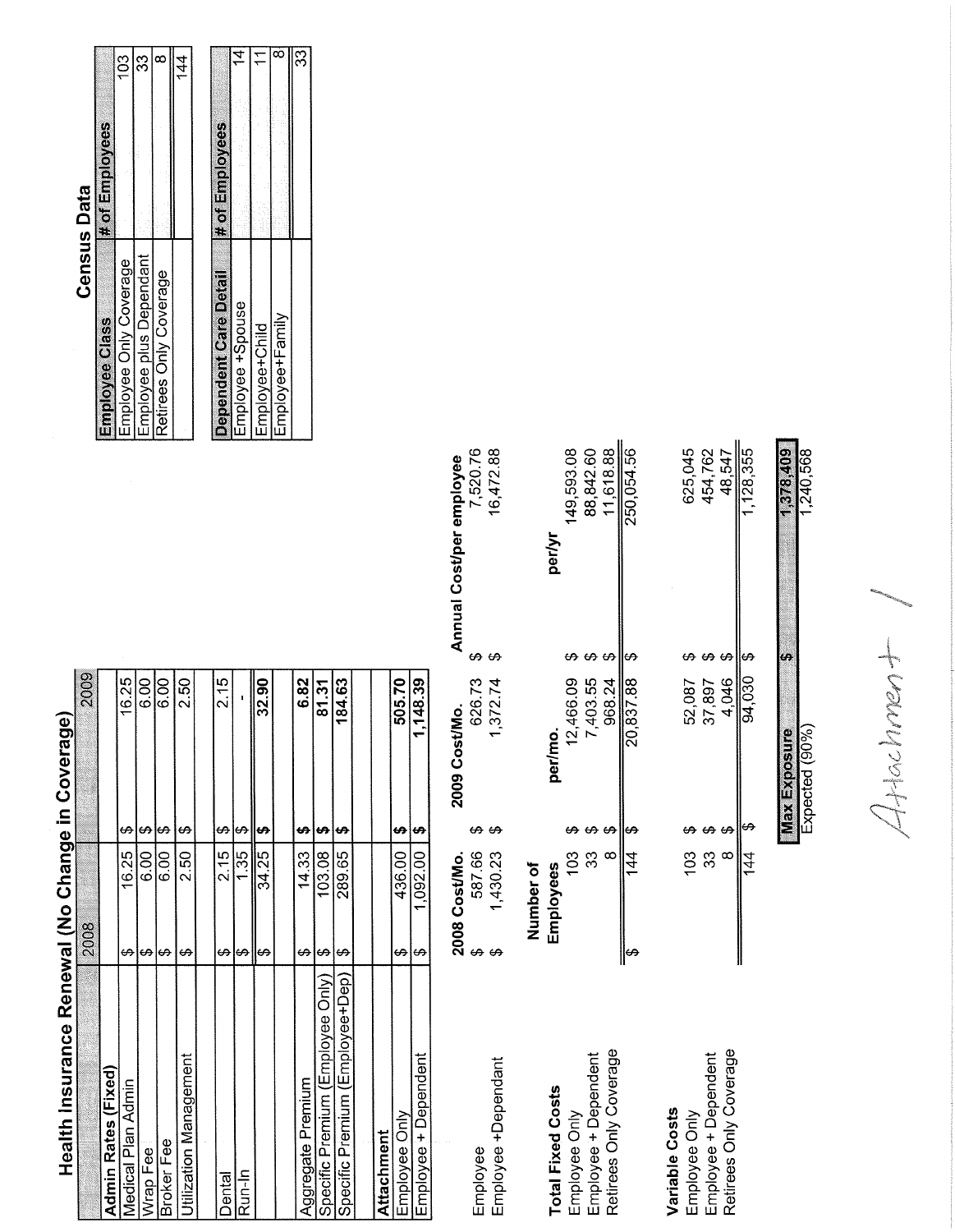## 2009 City of Palmetto Health Insurance Analysis<br>Revenues Collected

| CC TTC               |                          |                               |                                       |                     |                      |
|----------------------|--------------------------|-------------------------------|---------------------------------------|---------------------|----------------------|
| 45,125               |                          |                               |                                       | ∞                   |                      |
| 15,042               | ഗ                        | $\frac{2}{1}$                 | 313.37<br>မာ                          | 4                   | >65 or disability    |
| 30,083               | ക                        | $\tilde{c}$                   | 626.73<br>$\boldsymbol{\varphi}$      | 4                   | <65 years            |
|                      |                          |                               |                                       |                     | Retirees             |
|                      |                          |                               |                                       |                     |                      |
| $\frac{127,081}{7}$  |                          | <b>Employee Contributions</b> |                                       | ౘ                   |                      |
| 51,264               | ↔                        | <u>بہ</u>                     | 534.00<br>G.                          | $\overline{\infty}$ | Employee+Family      |
| 31,297               | မာ                       | $\frac{1}{2}$                 | 237.10<br>$\boldsymbol{\varphi}$      | $\mathcal{I}$       | Employee+Child       |
| 44,520               | မာ                       | $\frac{2}{1}$                 | 265.00<br>မာ                          | $\frac{1}{4}$       | Employee +Spouse     |
|                      |                          | # of months                   | pay period/per month                  | Dependent Care      |                      |
|                      |                          |                               | Amount collected per                  |                     |                      |
|                      |                          |                               |                                       |                     |                      |
| 1,142,400            | e,                       | City Budget Amount            |                                       | 136                 |                      |
| 277,200              | ഗ<br>8,400               | $\tilde{c}$                   | 700.00<br>မာ                          | 33                  | Employee + Dependent |
| 865,200              | မာ<br>8,400              | $\tilde{c}$                   | 700.00<br>$\boldsymbol{\varphi}$      | 103                 | Employee Only        |
| \$ budgeted/per year | \$ budgeted per employee | # of months                   | mont                                  | Employees           | Category             |
|                      |                          |                               | dieakoic<br>oudgeted/emp<br>$\bullet$ |                     |                      |
|                      |                          |                               |                                       |                     |                      |

| Expected Out of Pocket 90%<br>Surplus/Deficit @ Maximum<br>Surplus/Deficit @ Expected<br>Total Budgeted/Collected<br><b>Maximum Out of Pocket</b> |  |           |
|---------------------------------------------------------------------------------------------------------------------------------------------------|--|-----------|
|                                                                                                                                                   |  | 1,314,606 |
|                                                                                                                                                   |  | 1,378,409 |
|                                                                                                                                                   |  | 1,240,568 |
|                                                                                                                                                   |  | (63.804)  |
|                                                                                                                                                   |  | 74,037    |

Attachment 2